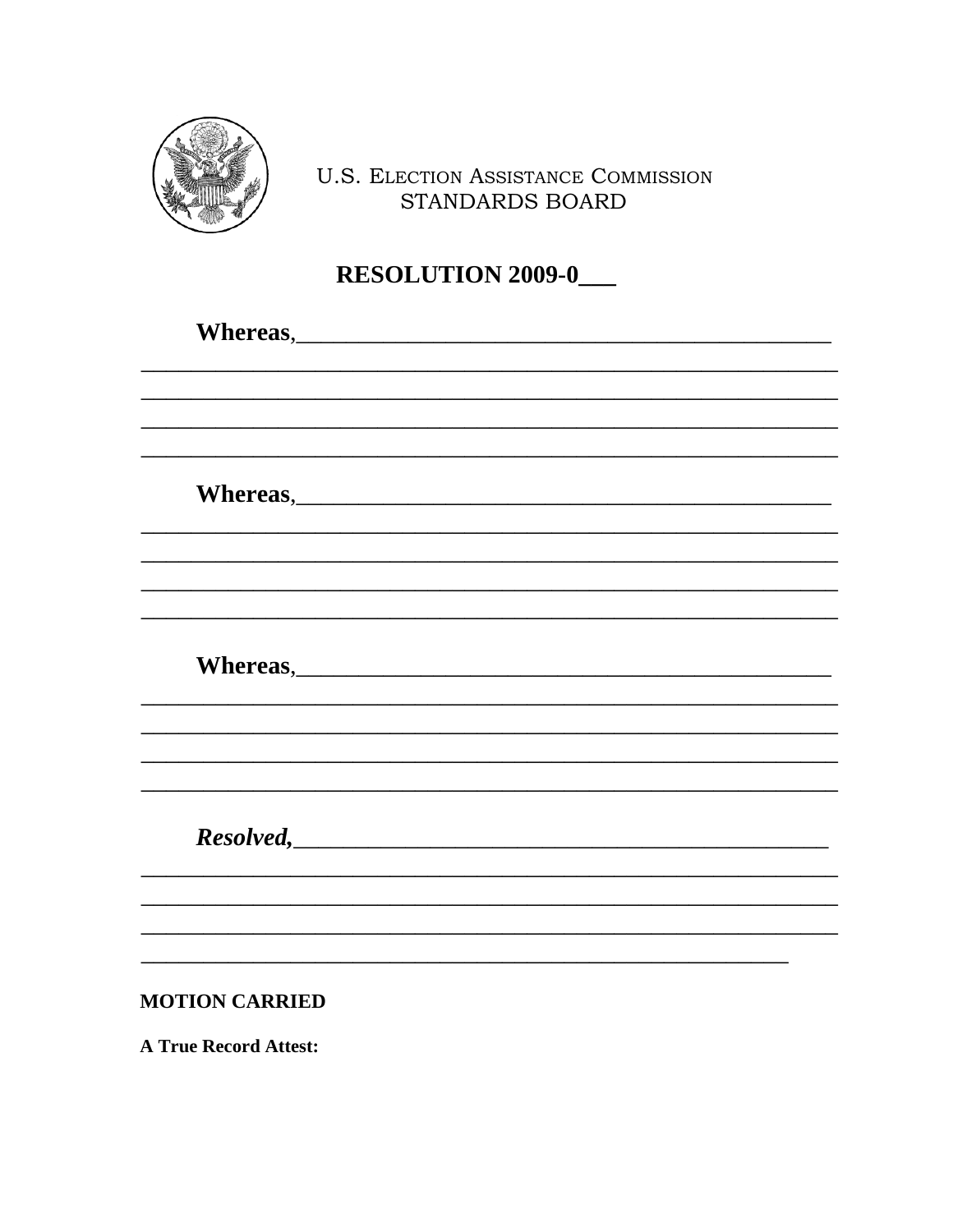|                                                                                   | <b>Brad King</b><br><b>Secretary of the Standards Board</b><br><b>Executive Board</b> |  |
|-----------------------------------------------------------------------------------|---------------------------------------------------------------------------------------|--|
| <b>Submitted by:</b> U.S. EAC Standards Board, Committee                          |                                                                                       |  |
| Approved as to Form by Resolution committee                                       |                                                                                       |  |
| Submitted to the Standards Board for Approval/Denial on _________________________ |                                                                                       |  |
| Passed on                                                                         |                                                                                       |  |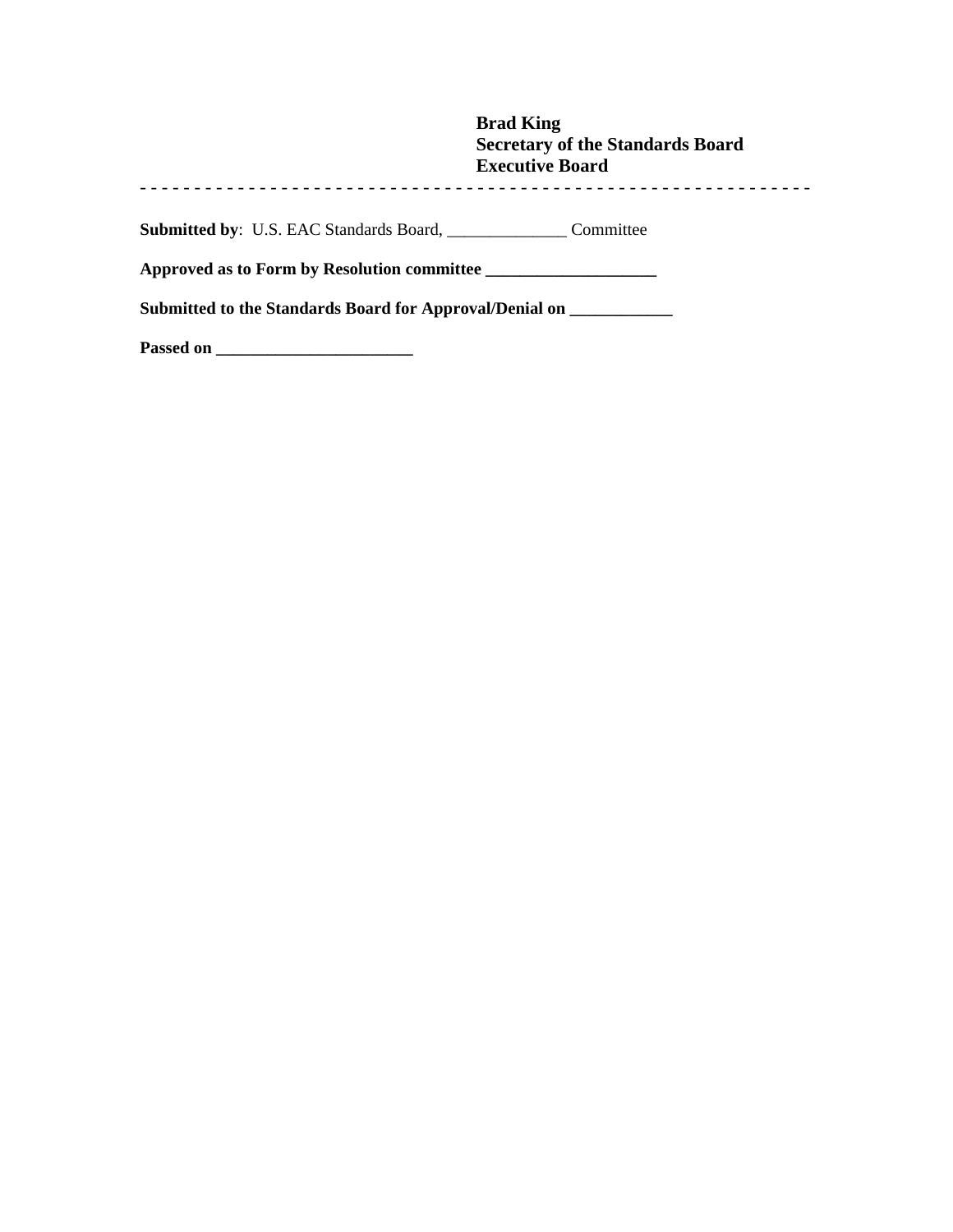

## **U.S. ELECTION ASSISTANCE COMMISSION** STANDARDS BOARD

## **RESOLUTION 2009-0\_**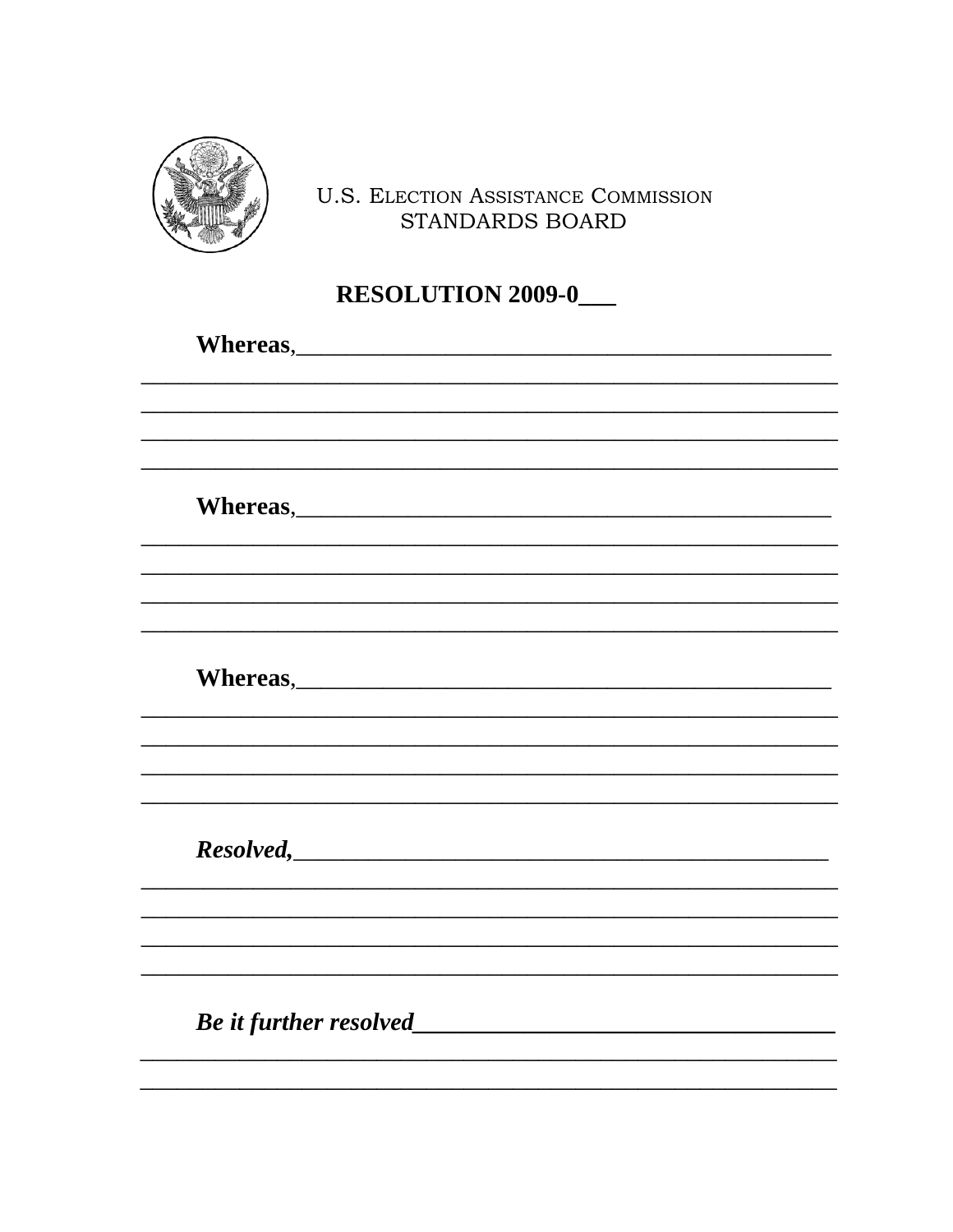#### **MOTION CARRIED**

**A True Record Attest:** 

|                                                                                                | <b>Brad King</b><br><b>Secretary of the Standards Board</b><br><b>Executive Board</b> |
|------------------------------------------------------------------------------------------------|---------------------------------------------------------------------------------------|
| <b>Submitted by:</b> U.S. EAC Standards Board, <u>Cambridge Board, Cambridge Board</u> , 2004. | Committee                                                                             |
| Approved as to Form by Resolution committee                                                    |                                                                                       |
| Submitted to the Standards Board for Approval/Denial on ________________________               |                                                                                       |
| Passed on                                                                                      |                                                                                       |

\_\_\_\_\_\_\_\_\_\_\_\_\_\_\_\_\_\_\_\_\_\_\_\_\_\_\_\_\_\_\_\_\_\_\_\_\_\_\_\_\_\_\_\_\_\_\_\_\_\_\_\_\_\_\_\_ \_\_\_\_\_\_\_\_\_\_\_\_\_\_\_\_\_\_\_\_\_\_\_\_\_\_\_\_\_\_\_\_\_\_\_\_\_\_\_\_\_\_\_\_\_\_\_\_\_\_\_\_\_\_\_\_ \_\_\_\_\_\_\_\_\_\_\_\_\_\_\_\_\_\_\_\_\_\_\_\_\_\_\_\_\_\_\_\_\_\_\_\_\_\_\_\_\_\_\_\_\_\_\_\_\_\_\_\_\_\_\_\_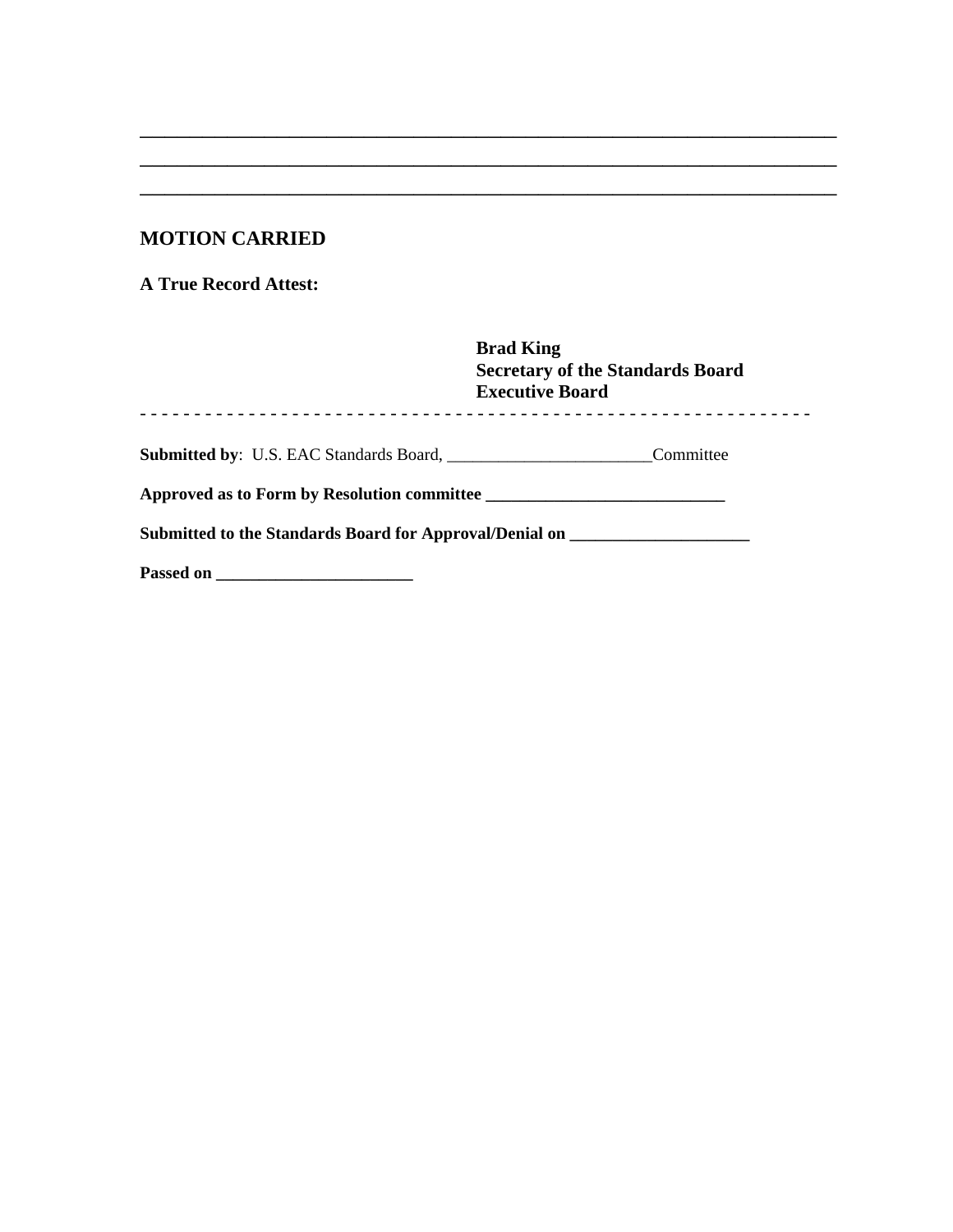

## **U.S. ELECTION ASSISTANCE COMMISSION** STANDARDS BOARD

# **RESOLUTION 2009-0\_**